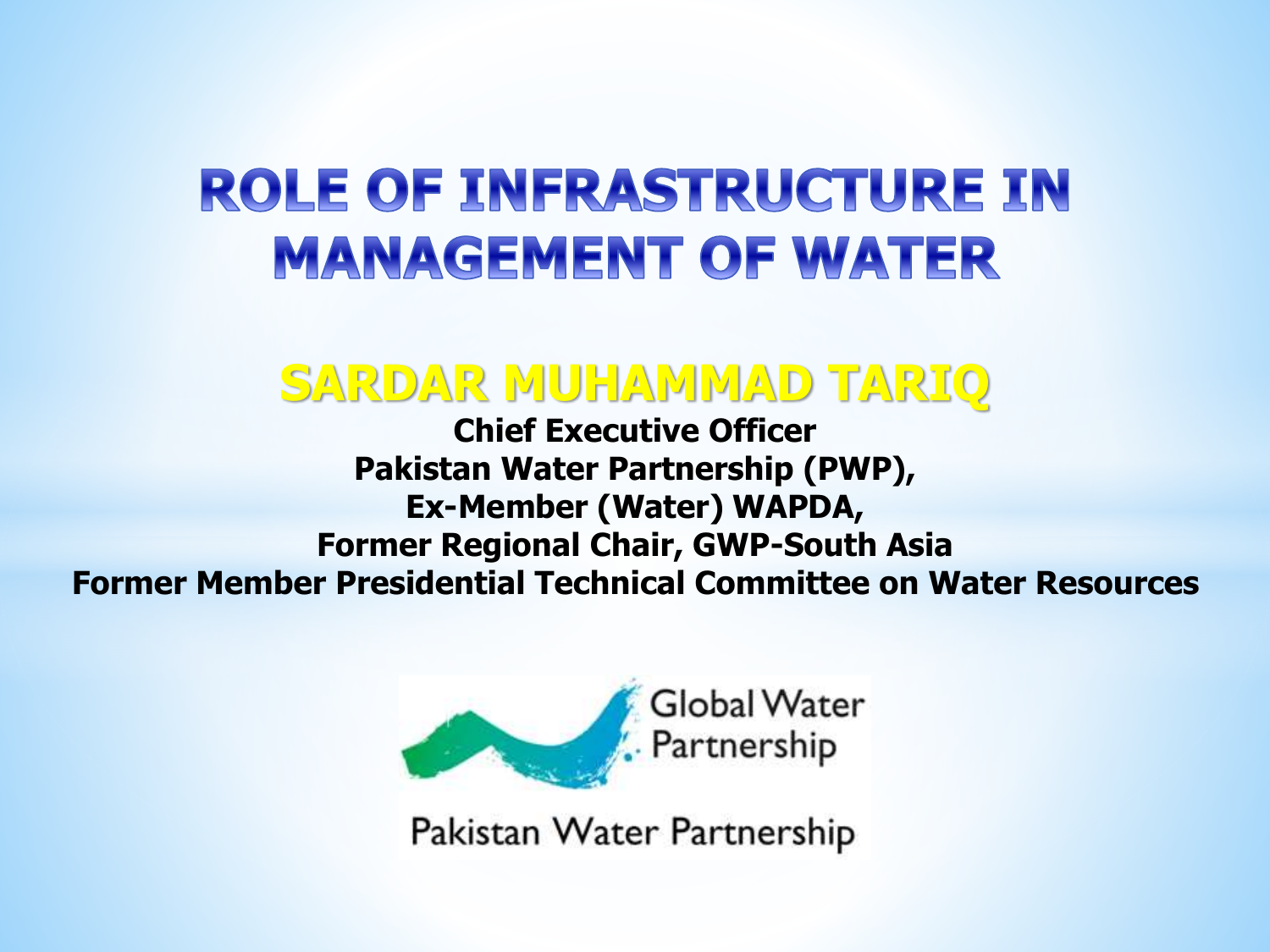### **What Necessities to have water infrastructure**

- **Water is not available where it is needed**
- **Water is not available when it is needed**
- **Both situations require water infrastructure**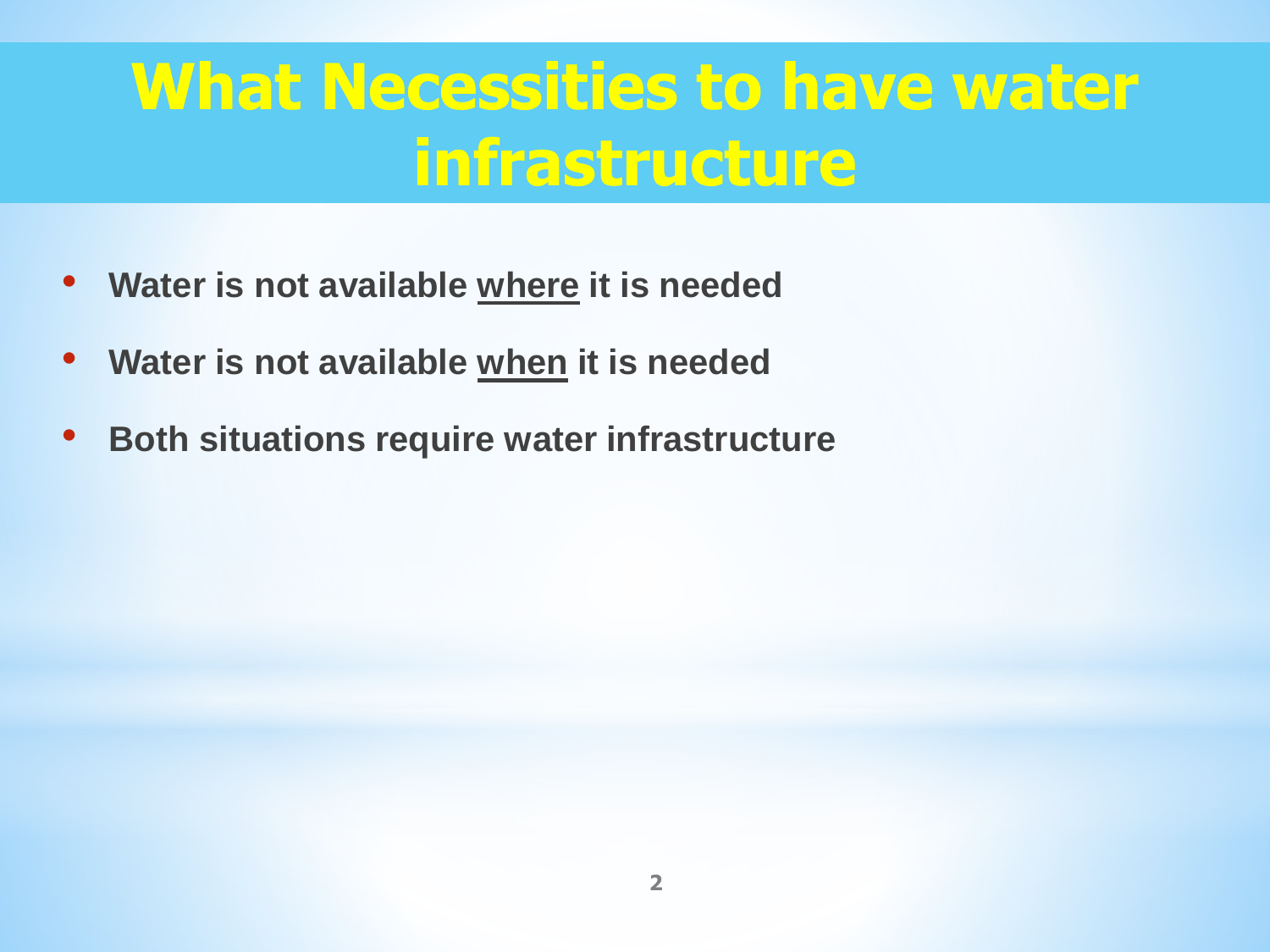### **Water Availability - Pakistan Specific**

- **Pakistan is one of the world's most arid countries**
- Over 75% of it receives rainfall less than 250 mm annually and 20% of it less than 125 mm.
- **The population and economy are heavily dependent on an annual influx into Indus River System of about 191 BCM of water mostly derived from snow and glacier melt.**
- **Since 2002, <sup>12</sup> BCM of water has been blocked by India by constructing storage dams on the eastern rivers.**
- **To meet water demand we must have 40% storage capacity of total water availability.**
- **Present storage capacity is only (9.50%) i.e. 17.0 BCM – required (40%) i.e. 71.0 BCM**
- **85% of river flow is transboundary. It passes through Indian held Kashmir. India's continuous interference with river flows threatens Pakistan water security ---- Water terrorism**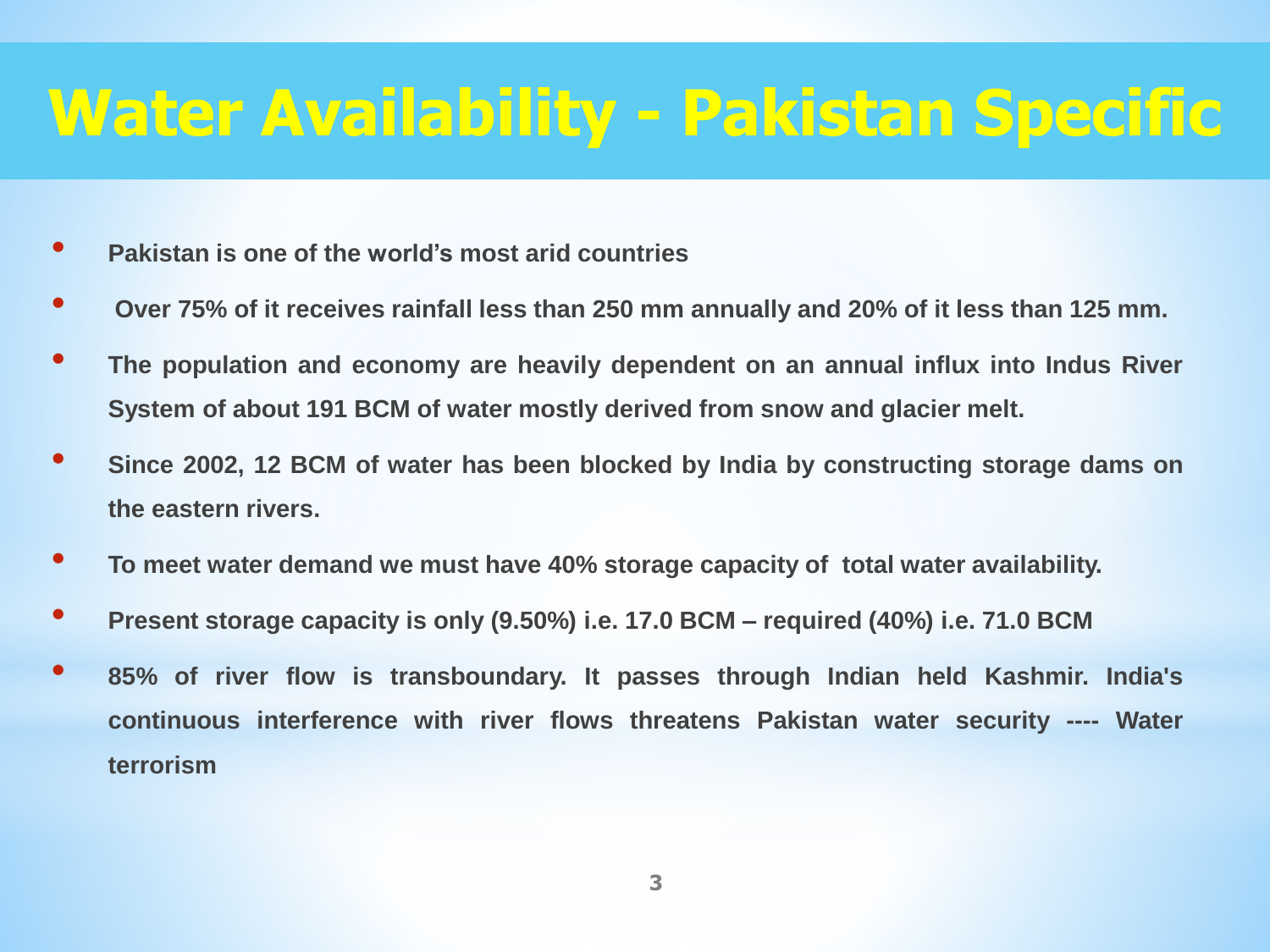### **Water Availability - Pakistan Specific**

- **Surplus water is only available during 30 to 40 days, over 300 days water availability is less than demand. i.e. we are in a hydrological drought condition every year**
- **Seasonwise water availability is 89% in Kharif and only 11% in Rabi whereas national requirement is 40% in Kharif and 60% in Rabi. Storage infrastructures are absolute essential for storing and transferring water from Kharif season to Rabi season.**
- **Additional storage requirement is 51 BCM**
- **Climate Change would result in violent hydrological cycles – Severe Floods – Prolonged Droughts, Melting of glaciers would result in less water**
- **With astronomical population growth Pakistan would be in severe water scarcity situation**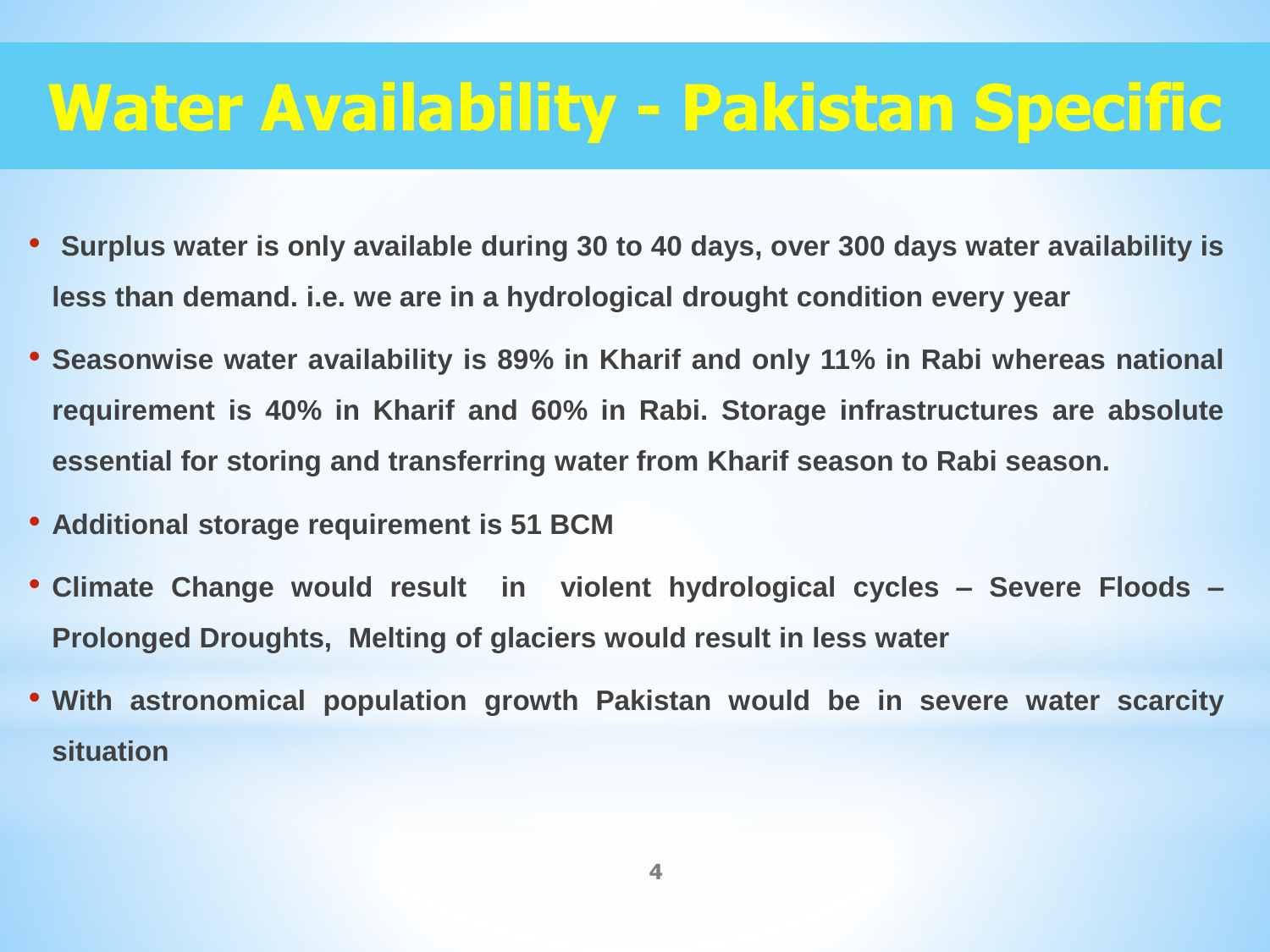# **Role of Water Infrastructure in Economic Development of Pakistan**

- **Prior to construction of Mangla, Chashma and Tarbela storage reservoir's, Pakistan was heavily dependent on dietary supplement under PL480 when the population was only 35 million. Pakistan's industrial base particularly export oriented industries were non – existent**
- **After Mangla and Tarbela over 3000 industries were established in Pakistan and the number kept on increasing**
- **Development of water infrastructure in sixteen's and seventies provided food security and cheap hydropower which gave boost to the economy and in seventies and eighteens Pakistan's economy was one of the fastest growing economies of the region**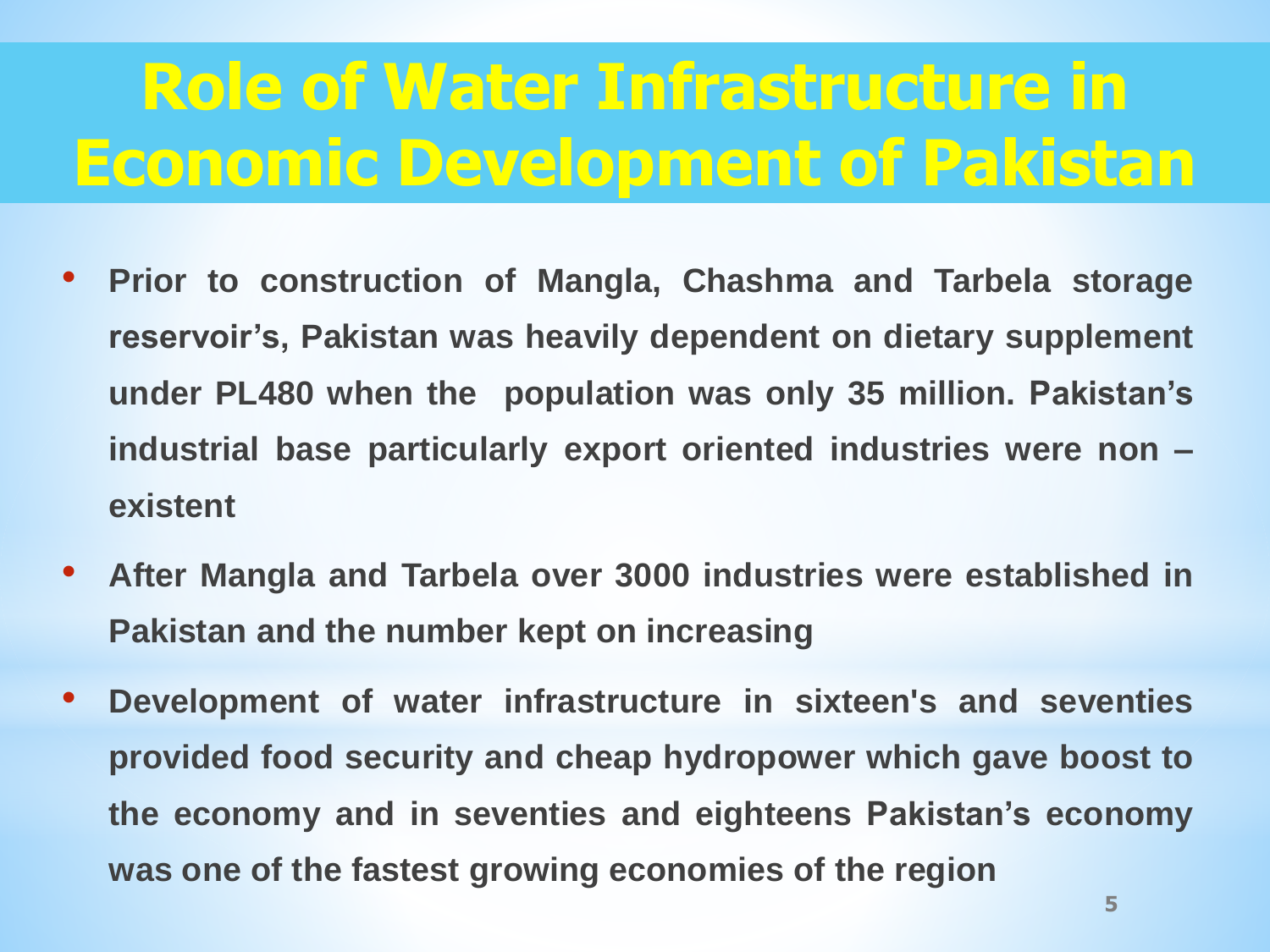## **Role of Water Infrastructure in Human Resource Development**

- **Indus Basin projects were the largest civil engineering projects ever under taken in the history of the world.**
- **Man power trained on Indus Basin Projects - engineers, technicians, dozer operators, dumper operators, crane operators, surveyors, tunneling experts etc.**
- **Big demand of skill labour force in the Arabic word – petro economy.**
- **Remittances received in Pakistan over the next 10 years were more than the money spent on the construction of Indus Basin replacement works**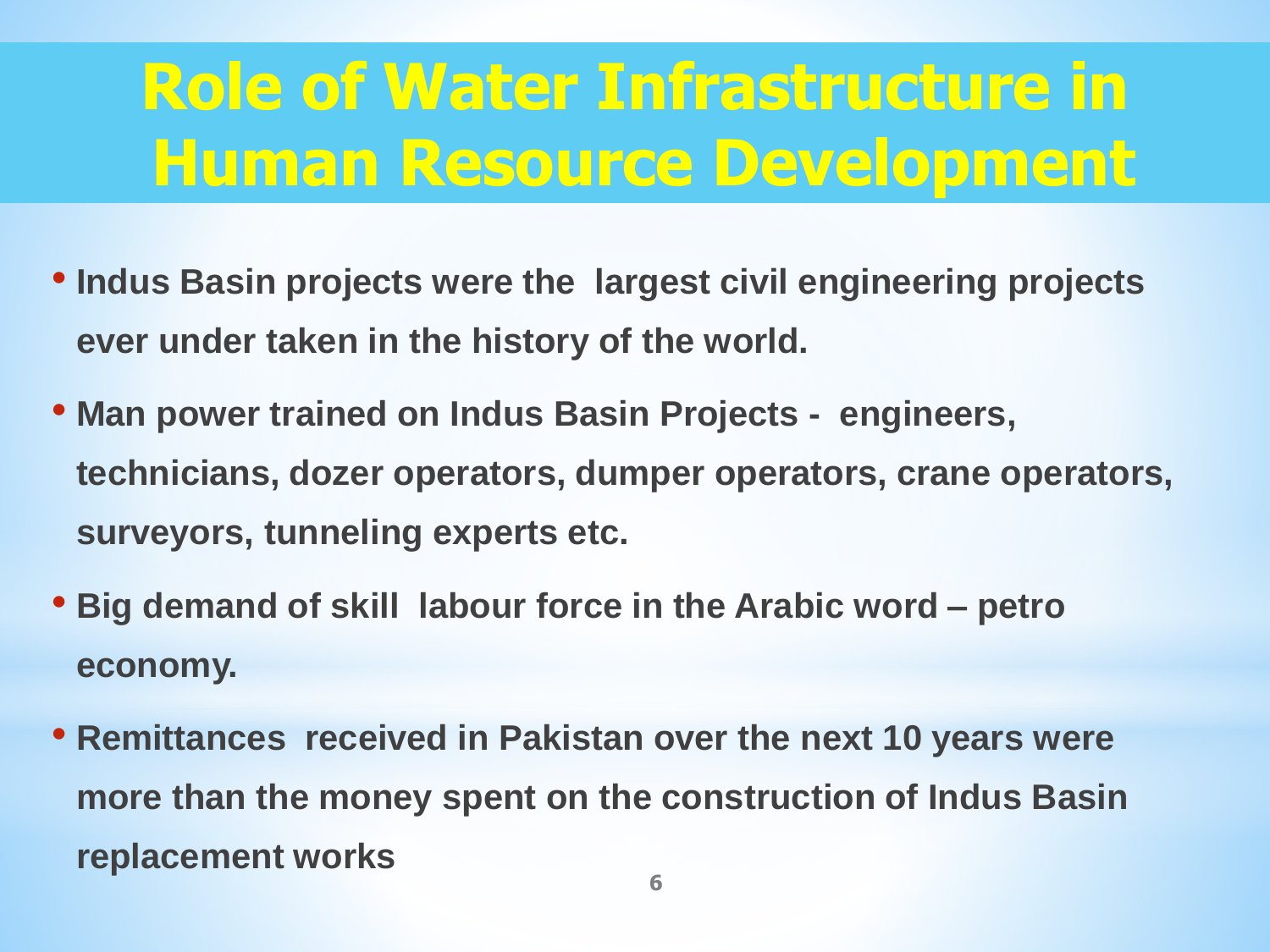### **Role of Water Infrastructure Providing Protein Rich Diet**

• **Prior to storage in the north, the sea fish was supplied from Karachi and was expensive. Low income group could not afford it. With creation of storages, fresh water fish became available in abundance and at affordable price and provided protein rich diet to all segment of society.**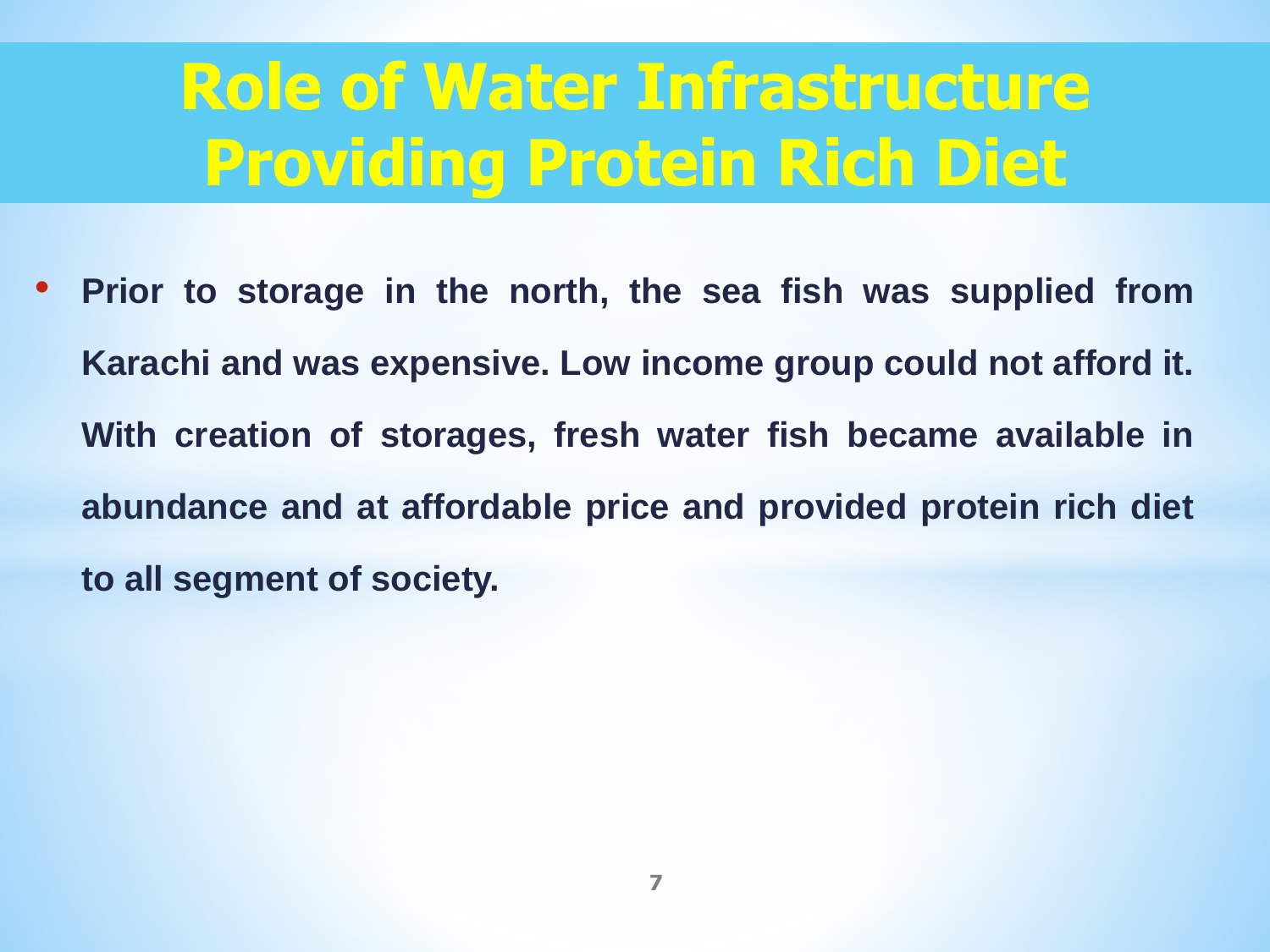### **Role of Water Infrastructure Rise of Water Table Around Haripur Basin**

- **Case study of Tarbela dam impact indicates water table was at more than 800 feet depth. With Tarbela reservoir the water table rose to 100 to 150 feet within a few years.**
- **Shallow tube wells were installed and over 10,000 acres of barren land turned into most fertile land producing high value crops.**
- **The price of land jumped from a few hundred per kanal to over hundred thousands.**
- **Once farmers living in extreme poverty became most prosperous farmers.**